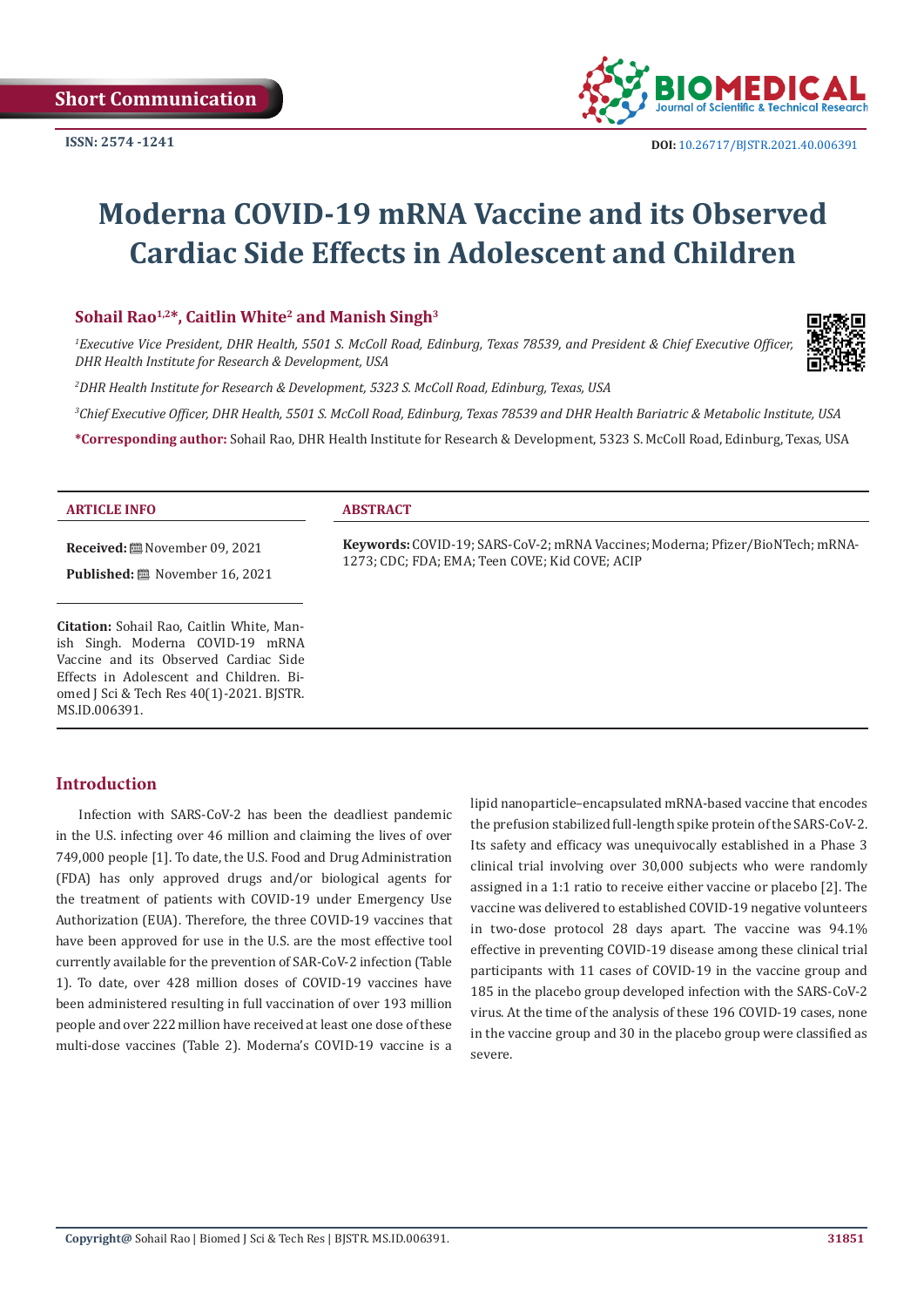|                                    | Dates of Approval      |                     |                     |  |  |  |
|------------------------------------|------------------------|---------------------|---------------------|--|--|--|
|                                    | <b>Pfizer/BioNTech</b> | Moderna             | Jansen              |  |  |  |
| <b>Emergency Use Authorization</b> |                        |                     |                     |  |  |  |
| <b>Adults</b>                      | December 11, 2020*     | December 18, 2020** | February 27, 2021** |  |  |  |
| Adolescent (12-15 years)           | May 10, 2021           | N/A                 | N/A                 |  |  |  |
| Children (5-11 years)              | October 29, 2021       | N/A                 | N/A                 |  |  |  |
| Third Dose                         | August 12, 2021**      | August 12, 2021**   | N/A                 |  |  |  |
| Booster Dose                       | September 22, 2021**   | October 20, 2021**  | October 20, 2021**  |  |  |  |
| <b>Full FDA Approval</b>           |                        |                     |                     |  |  |  |
| Adults $(> 16 \text{ years})$      | August 23, 2021        | N/A                 | N/A                 |  |  |  |

**Table 1:** Dates of Approval of Various COVID-19 Vaccines in the United States.

Note: \*> 16 years

 $**$  > 18 years

Table 2: COVID-19 Vaccination in the United States<sup>1</sup>.

| <b>Vaccination</b>     | Total               | >12 Years           | >18 Years           | >65 Years          |
|------------------------|---------------------|---------------------|---------------------|--------------------|
| Fully Vaccinated       | 193,832,584 (58.4%) | 193,696,264 (68.3%) | 180,989,020 (70.1%) | 46,912,438 (85.6%) |
| At least One Dose      | 222,629,671 (67.4%) | 223,297,591 (78.8%) | 208,233,040 (80.6%) | 53,780,561 (98.2%) |
| Third Dose and Booster | 22,084,107 (12.4%)  | 24,054,828 (13.3%)  | 19,597,566 (20.6%)  | 14,297,960 (30.5%) |

Note: 1 as of November 08, 2021

Based on the data submitted to the FDA, the Moderna vaccine was approved under EUA for vaccination of adults (>18 years of age) on December 18, 2020 [3]. The primary series of vaccination included two doses 28 days apart. Since its approval, over 70 million people have been fully vaccinated using the Moderna vaccine with no serious adverse effect. Based on the data related to the breakthrough infections in fully vaccinated people, on August 12, 2021, FDA authorized a third dose of Moderna vaccine in highrisk individuals and on October 20, 2021, a single booster dose was authorized to be administered at least 6 months after completion of the primary series to individuals who fall into one of the following three categories; 65 years of age and older; 18 through 64 years of age at high risk of developing severe COVID-19; and 18 through 64 years of age with frequent institutional or occupational exposure to SARS-CoV-2 [4,5]. Since these approvals, over 5.9 million people have received an additional dose of the Moderna vaccine. Rare cases of myocarditis and pericarditis have been reported following vaccination after the second dose of both Pfizer/BioNTech and Moderna mRNA vaccines in adults, adolescents, and children [6- 8]. Despite of these observations, both FDA and the U.S. Centers for Disease Control and Prevention (CDC) approved the use of Pfizer/BioNTech for adolescent and children. In June 2021, Moderna submitted data to the FDA requesting EUA for use of its vaccine in adolescent. According to a press release by Moderna, Inc., the "Phase 2/3 study of its COVID-19 vaccine (mRNA-1273) in adolescents has met its primary immunogenicity endpoint,

successfully bridging immune responses to the adult vaccination. In the study, no cases of COVID-19 were observed in participants who had received two doses of the Moderna COVID-19 vaccine using the primary definition. In addition, a vaccine efficacy of 93% in seronegative participants was observed starting 14 days after the first dose using the secondary CDC case definition of COVID-19, which tested for milder disease. This study, known as the TeenCOVE study, enrolled more than 3,700 participants ages 12 to less than 18 years in the U.S" [9].

However, despite these observations, Scandinavian authorities suspended or discouraged the use of Moderna's COVID-19 vaccine in young people because of an increased risk of heart inflammation, a very rare side effect associated with the shot. Sweden suspended the use of Moderna for recipients under the age of 30 years and in Denmark, people under the age of 18 years will not be offered Moderna vaccine, and Norway recommended that those under the age of 30 years to get the Pfizer/BioNTech vaccine instead. Based on available data, FDA has delayed its approval of Moderna COVID-19 vaccine for adolescent suggesting that additional safety data will be required before any recommendation could be formulated. Similarly, on October 25, 2021, Moderna, Inc., also released interim data from the Phase 2/3 study, called the KidCOVE study, of mRNA-1273 in children 6 to under 12 years of age. This interim analysis showed a robust neutralizing antibody response after two doses of mRNA-1273 at the 50µg dose level with a favorable safety profile [10]. Moderna plans to submit these data to the FDA and the